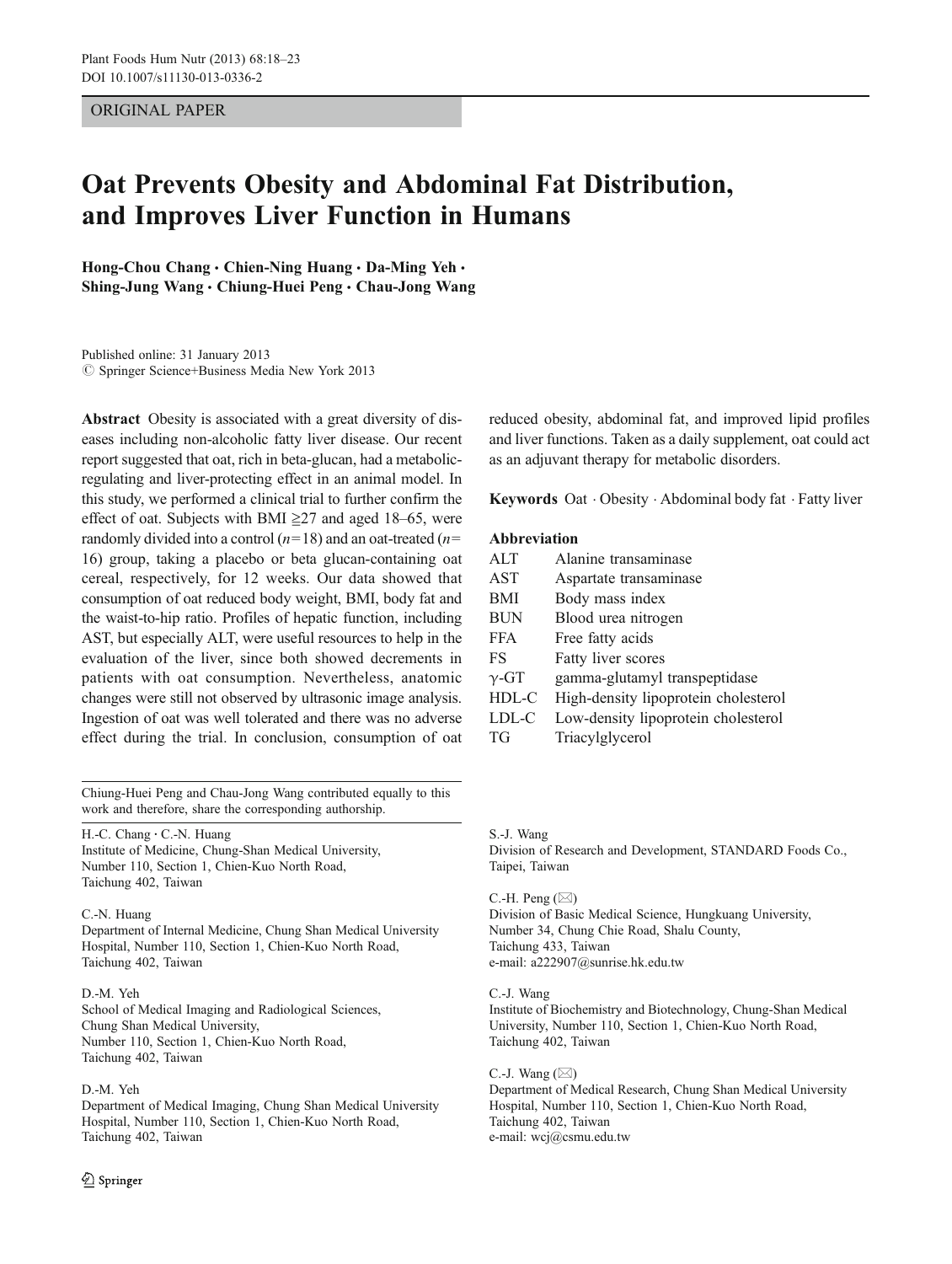#### <span id="page-1-0"></span>Introduction

Obesity, generally measured by body mass index (BMI), is associated with a great diversity of diseases involving the cardiovascular and metabolic systems. In recent years, there has been increased recognition that body fat deposition and abdominal obesity play a critical role in the pathogenesis of related disorders [\[1](#page-4-0)].

There is a metabolic link among abdominal fat, high triacylglycerol (TG), high low-density lipoprotein cholesterol (LDL-C), low high-density lipoprotein cholesterol (HDL-C) and flux of free fatty acids (FFA) [[2\]](#page-4-0). Since the liver regulates the plasma lipid level through low density lipoprotein (LDL) clearance and high density lipoprotein (HDL) recruitment, non-alcoholic fatty liver is generally considered to be the liver component of metabolic syndrome, which is defined by over waist circumference, dyslipidaemia, hyperglycaemia, and hypertension [\[3](#page-4-0), [4\]](#page-4-0). It showed that obesity induced steatosis, lymphocyte infiltration, and the subsequent development of hepatic illness [[5\]](#page-4-0). As commonly found in ultrasound screening, liver disorders are often accompanied with an elevation of AST (aspartate transaminase) and ALT (alanine transaminase) [\[4](#page-4-0)]. In addition, gamma-glutamyl transpeptidase (γ-GT) was often accompanied with hepato-cholecystic disorders and may be involved in the promotion of carcinogenesis [[6\]](#page-4-0).

Previous reports have suggested that oat has metabolicregulating effects. Oat bran decreased the total cholesterol level in serum, and decreased cholesterol and TG contents in the liver [[7\]](#page-4-0). Whole-grain oat cereal reduced LDL-C in overweight and obese adults [\[8](#page-4-0)]. Oat contains vitamins, minerals, antioxidants, and phenolic compounds, and is rich in beta-glucan [[9\]](#page-4-0). Oat-derived beta-glucan increased HDL-C, while diminished LDL-C and non-HDL cholesterol in overweight individuals [\[10\]](#page-4-0). It has been suggested that daily intake of at least 3 g of oat beta-glucan reduces total cholesterol and LDL-C in normo- or hyper-cholesterolemic subjects [\[11](#page-4-0)]. Using the high-fat-diet (HFD)-fed rat model, we recently demonstrated that oat reduced body weight and fat, and improved the serum lipid profile via increasing liver LDL clearance, inhibiting hepatic lipogenesis, and stimulating lipolysis. [[12\]](#page-4-0).

Although many previous reports have shown that oat improved lipid profiles and reduced body weight, few of them emphasized the effects of oat on liver function, hepatic steatosis, and body fat distribution. In this study, we performed a clinical trial to further confirm the effect of oat on metabolic regulation. We examined whether oat could attenuate obesity, body fat deposition, waist circumstance, and improve serum parameters and liver function to prevent hepatic steatosis in obese subjects.

#### Materials and Methods

Subjects The study was approved by the Institute Review Board of Chung Shan Medical University Hospital (CSMUH No: CS09072). All participants gave their informed consent in writing. Subjects with BMI  $\geq$ 27 and aged 18–65 were recruited for the study. Those who had one of the following were excluded: a drinking habit (≧20 g alcohol daily), ALT 3 fold higher or bilirulin above 2 mg/dl, kidney dysfunction, cardiovascular disease, endocrine or severe systemic disturbance, mental disorder, or taking any OTC or prescribed medication and nutraceutics. Forty subjects fulfilled the above criteria were recruited for the study (Table 1).

Study Design The study was conducted from July 2009 to June 2010. Before and after the experiment, the basal serum parameters (glucose, TG, cholesterol, LDL-C, HDL-C, FFA, AST and ALT), BMI, waist-to-hip ratio, body fat and the fatty liver score (FS, described below) were measured as curative indexes. The subjects were double-blinded, randomized and divided into two groups (20 subjects in each), one taking betaglucan-containing oat cereal and the other a placebo (with a similar external but without beta-glucan), respectively. One cereal pack (37.5 g) was prescribed to be mixed with 250 mL

Table 1 Baseline demographic data of the subjects

|                           | Control<br>$(n=18)$ | Oat-treated<br>$(n=16)$ | <i>p</i> value |  |
|---------------------------|---------------------|-------------------------|----------------|--|
| <b>Biometrics</b>         |                     |                         |                |  |
| Age $(y/o)$               | $37.67 \pm 10.59$   | $39.44 \pm 11.69$       | 0.65           |  |
| Height (m)                | $1.65 \pm 0.12$     | $1.64 \pm 0.08$         | 0.61           |  |
| Weight (kg)               | $81.63 \pm 17.39$   | $78.36 \pm 11.74$       | 0.53           |  |
| BMI $(kg/m^2)$            | $29.54 \pm 2.54$    | $29.18 \pm 2.34$        | 0.66           |  |
| Body fat $(\% )$          | $37.46 \pm 5.55$    | $36.64 \pm 6.72$        | 0.70           |  |
| Waist-to-hip ratio        | $0.93 \pm 0.04$     | $0.94 \pm 0.02$         | 0.43           |  |
| Systolic pressure (mmHg)  | $122.78 \pm 13.05$  | $124.00 \pm 12.24$      | 0.78           |  |
| Diastolic pressure (mmHg) | $76.44 \pm 8.75$    | 78.88±7.97              | 0.41           |  |
| Diabetes indicators       |                     |                         |                |  |
| $TCHO$ (mg/dl)            | $191.17 \pm 29.51$  | $189.31 \pm 22.46$      | 0.84           |  |
| $LDL-C$ (mg/dl)           | $133.11 \pm 23.13$  | $126.25 \pm 24.69$      | 0.41           |  |
| $HDL-C$ (mg/dl)           | $42.72 \pm 6.70$    | $45.75 \pm 10.06$       | 0.30           |  |
| $TG \, (mg/dl)$           | $135.83 \pm 57.86$  | $132.81 \pm 69.63$      | 0.89           |  |
| FFA (U/min/mg protein)    | $0.79 \pm 0.31$     | $0.82 \pm 0.47$         | 0.85           |  |
| Glucose $(mg/dl)$         | $100.67 \pm 34.31$  | $94.62 \pm 8.12$        | 0.50           |  |
| Uric acid $(mg/dl)$       | $6.17 \pm 1.46$     | $5.84 \pm 1.34$         | 0.51           |  |
| Hepatic function          |                     |                         |                |  |
| AST (U/L)                 | $20.17 \pm 10.51$   | $27.06 \pm 19.74$       | 0.21           |  |
| ALT (U/L)                 | $28.72 \pm 26.80$   | $42.44 \pm 34.14$       | 0.20           |  |
| FS                        | $4.78 \pm 2.41$     | $3.75 \pm 2.89$         | 0.27           |  |
|                           |                     |                         |                |  |

Data are presented as mean  $\pm$  SD and analyzed by the Student's *t*-test.  $p$ <0.05 was considered statistically significant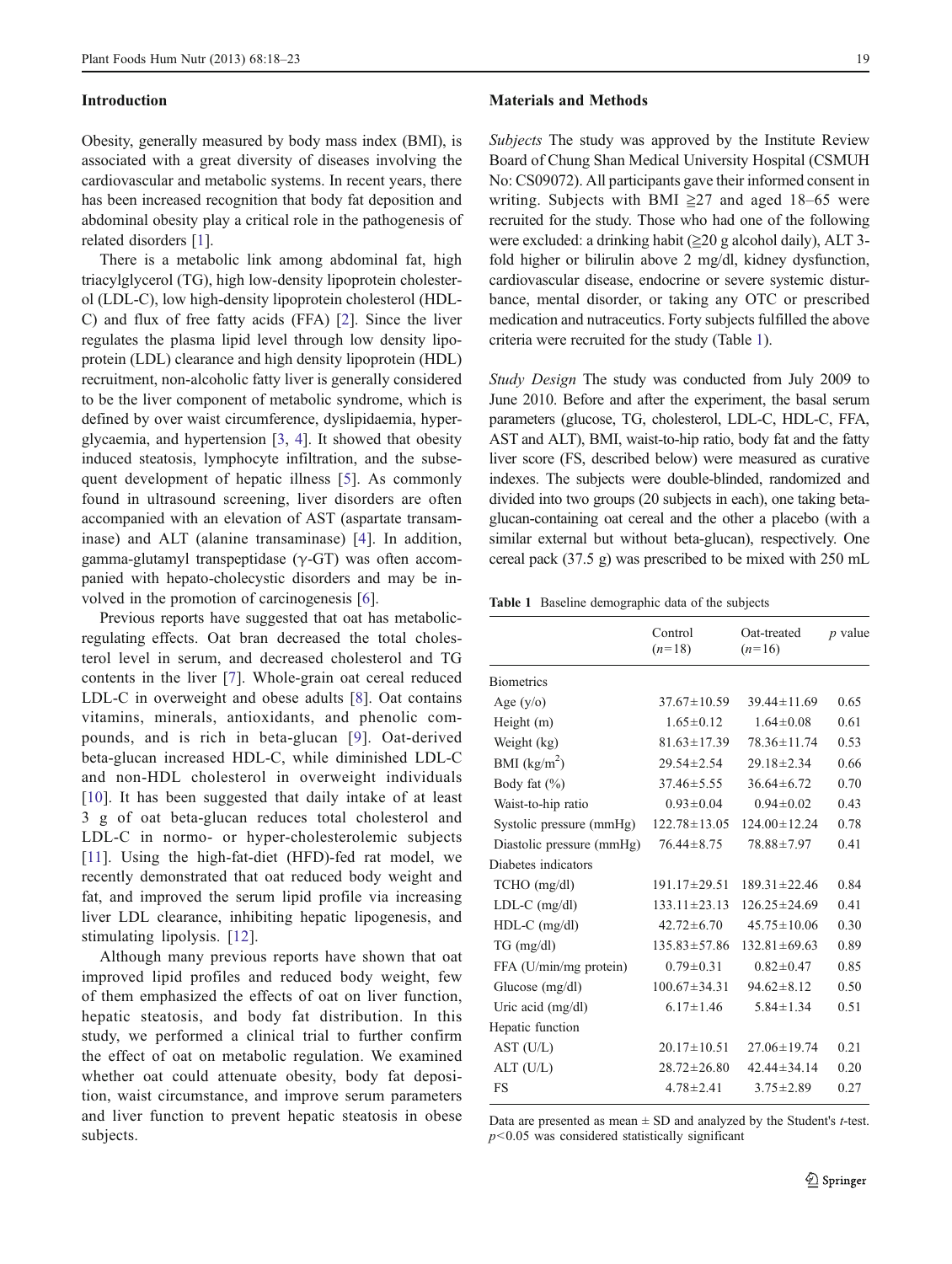<span id="page-2-0"></span>hot water and replaced some staple food of meals twice daily. The calorific capacity in each pack was 144.8 kcal, with carbohydrate 25.3 g; protein 4.0 g; lipid 2.5 g; fiber 3.7 g and betaglucan 1.5 g. Body weight, waist-to-hip ratio and body fat were measured at weeks 0, 2, 6, 8 and 12. Serum parameters and safety evaluations, including heart rate, respiration, blood pressure, γ-GT, creatinine, blood urea nitrogen (BUN), albumin, uric acid, blood and urine routine were also measured at weeks 0, 6 and 12. The recruited subjects were asked to take 3-day records of daily meals and physical activity at each of the time points before the trial, first six weeks and last six weeks, respectively. At the end of the study, 34 subjects had completed all the experiments: 18 controls (6 males and 12 females) and 16 (6 males and 10 females) in the beta-glucan group. Six subjects withdrew from the trial: one with hyperglycemia, one with higher TG, and four did not adhere to the following appointments.

Serum Parameters Serum glucose, TG, total cholesterol, LDL-C, HDL-C, AST, ALT, BUN, creatinine, γ-GT, albumin and uric acid were analyzed on a Beckman Synchron CX9 clinical system. FFA was analyzed using a Free Fatty Acid Quantification Kit (ab65341, abcam).

Body Fat and Waist-to-Hip Ratio Body fat was measured with a Tanita TBF-300GS analyzer. Waist-to-hip ratio was

| <b>Table 2</b> Treatment effects |  |
|----------------------------------|--|
|----------------------------------|--|

calculated by the waist circumference (just above the upper hip bone) divided by the hip circumference at its widest part.

Ultrasonic Image and Fatty Liver Scores (FS) The liver ultrasonic image examination was performed with the Aloka system (Prosound SSD-4000, with 5.0-MHz convex transducer). Five items, including hepatic clearance, far gain attenuation, and opaque of the bladder wall, portal area and hepatic vein, were evaluated. Each item was classified as 0, 1, or 2 to indicate normal, mild to moderate, or severe, respectively. FS was calculated as the sum of the scores of the five items [\[13](#page-4-0)]. In general, the recruited subjects showed mild liver steatosis (Table [1\)](#page-1-0).

Statistical Analysis Using an unpaired Student t-test for the control and oat-treated groups, and a paired Student  $t$ -test for the pre- and post-trial, a  $p$  value of less than 0.05 was considered statistically significant. All the analyses were performed with SigmaPlot 11.0.

#### Results

Oat Reduced Body Weight and BMI Weight and BMI were slightly increased in the control group, but significantly lowered by  $2.08 \pm 2.05$  kg and  $0.81 \pm 0.80$  kg/m<sup>2</sup>, respectively, in the oat-treated group (Table 2). Almost 90 % of the

|                       | Control $(n=18)$              |          |                                            | Oat-treated $(n=16)$ |                    |          |                                                               |          |           |
|-----------------------|-------------------------------|----------|--------------------------------------------|----------------------|--------------------|----------|---------------------------------------------------------------|----------|-----------|
|                       | $6 \text{ wk} - 0 \text{ wk}$ |          | p value* 12 wk = 0 wk p value* 6 wk = 0 wk |                      |                    |          | <i>p</i> value* 12 wk – 0 wk <i>p</i> value* <i>p</i> value** |          |           |
| <b>Biometrics</b>     |                               |          |                                            |                      |                    |          |                                                               |          |           |
| Weight (kg)           | $-0.21 \pm 1.09$              | 0.422    | $0.52 \pm 1.74$                            | 0.225                | $-1.54 \pm 1.64$   | $0.002*$ | $-2.08 \pm 2.05$                                              | $0.001*$ | $0.000**$ |
| BMI $(kg/m^2)$        | $-0.18 \pm 0.37$              | $0.050*$ | $0.15 \pm 0.62$                            | 0.317                | $-0.59 \pm 0.65$   | $0.002*$ | $-0.81 \pm 0.80$                                              | $0.001*$ | $0.000**$ |
| Body fat $(\% )$      | $0.07 \pm 1.32$               | 0.820    | $0.39 \pm 1.94$                            | 0.406                | $-0.34 \pm 1.97$   | 0.495    | $-0.93 \pm 1.73$                                              | $0.048*$ | $0.045**$ |
| Waist-to-hip tatio    | $0.01 \pm 0.01$               | $0.029*$ | $0.01 \pm 0.03$                            | $0.013*$             | $-0.01 \pm 0.02$   | 0.094    | $-0.01 \pm 0.02$                                              | 0.115    | $0.003**$ |
| Diabetes indicators   |                               |          |                                            |                      |                    |          |                                                               |          |           |
| $TCHO$ (mg/dl)        | $-11.22 \pm 39.43$            | 0.244    | $-3.94 \pm 11.36$                          | 0.159                | $-11.75 \pm 19.69$ | $0.031*$ | $-19.69 \pm 21.71$                                            | $0.002*$ | $0.011**$ |
| $LDL-C$ (mg/dl)       | $-4.28 \pm 13.76$             | 0.205    | $-0.83 \pm 14.56$                          | 0.811                | $-9.44 \pm 18.10$  | 0.055    | $-13.50 \pm 14.81$                                            | $0.002*$ | $0.017**$ |
| $HDL-C$ (mg/dl)       | $0.94 \pm 4.28$               | 0.362    | $1.61 \pm 5.75$                            | 0.251                | $2.94 \pm 4.78$    | $0.027*$ | $0.94 \pm 6.29$                                               | 0.560    | 0.746     |
| $TG \, (mg/dl)$       | $-2.61 \pm 45.52$             | 0.811    | $8.50 \pm 51.99$                           | 0.497                | $-26.38 \pm 48.18$ | $0.045*$ | $-15.81 \pm 49.91$                                            | 0.224    | 0.175     |
| FFA(U/min/mg protein) | $-0.02 \pm 0.42$              | 0.856    | $-0.15 \pm 0.37$                           | 0.109                | $-0.08 \pm 0.50$   | 0.548    | $-0.14\pm0.38$                                                | 0.156    | 0.946     |
| Glucose $(mg/dl)$     | $7.89 \pm 8.60$               | $0.001*$ | $11.44 \pm 20.52$                          | $0.030*$             | $1.50 \pm 7.71$    | 0.449    | $5.38 \pm 6.57$                                               | $0.005*$ | 0.266     |
| Uric acid $(mg/dl)$   | $-0.02 \pm 0.61$              | 0.878    | $-0.32 \pm 0.86$                           | 0.136                | $0.06 \pm 0.60$    | 0.713    | $-0.22 \pm 0.64$                                              | 0.190    | 0.711     |
| Hepatic function      |                               |          |                                            |                      |                    |          |                                                               |          |           |
| AST (U/L)             | $0.78 + 4.85$                 | 0.505    | $0.17 + 5.50$                              | 0.351                | $-4.25 \pm 15.18$  | 0.280    | $-6.69 \pm 15.17$                                             | $0.027*$ | 0.083     |
| ALT (U/L)             | $2.11 \pm 8.53$               | 0.309    | $2.67 \pm 11.80$                           | 0.899                | $-7.81 \pm 18.41$  | 0.110    | $-14.25 \pm 22.42$                                            | 0.098    | $0.009**$ |
| <b>FS</b>             |                               |          | $-1.00 \pm 1.75$                           | $0.027*$             |                    |          | $-0.81 \pm 1.60$                                              | 0.060    | 0.748     |
|                       |                               |          |                                            |                      |                    |          |                                                               |          |           |

Data are presented as mean  $\pm$  SD and analyzed by paired *t*-test

 $\frac{*p}{0.05}$  indicates the significance of each difference at 6 or 12 weeks compared with the baseline

\*\*p<0.05 indicates the significance of each 12 wk – 0 wk difference between the control and oat-treated groups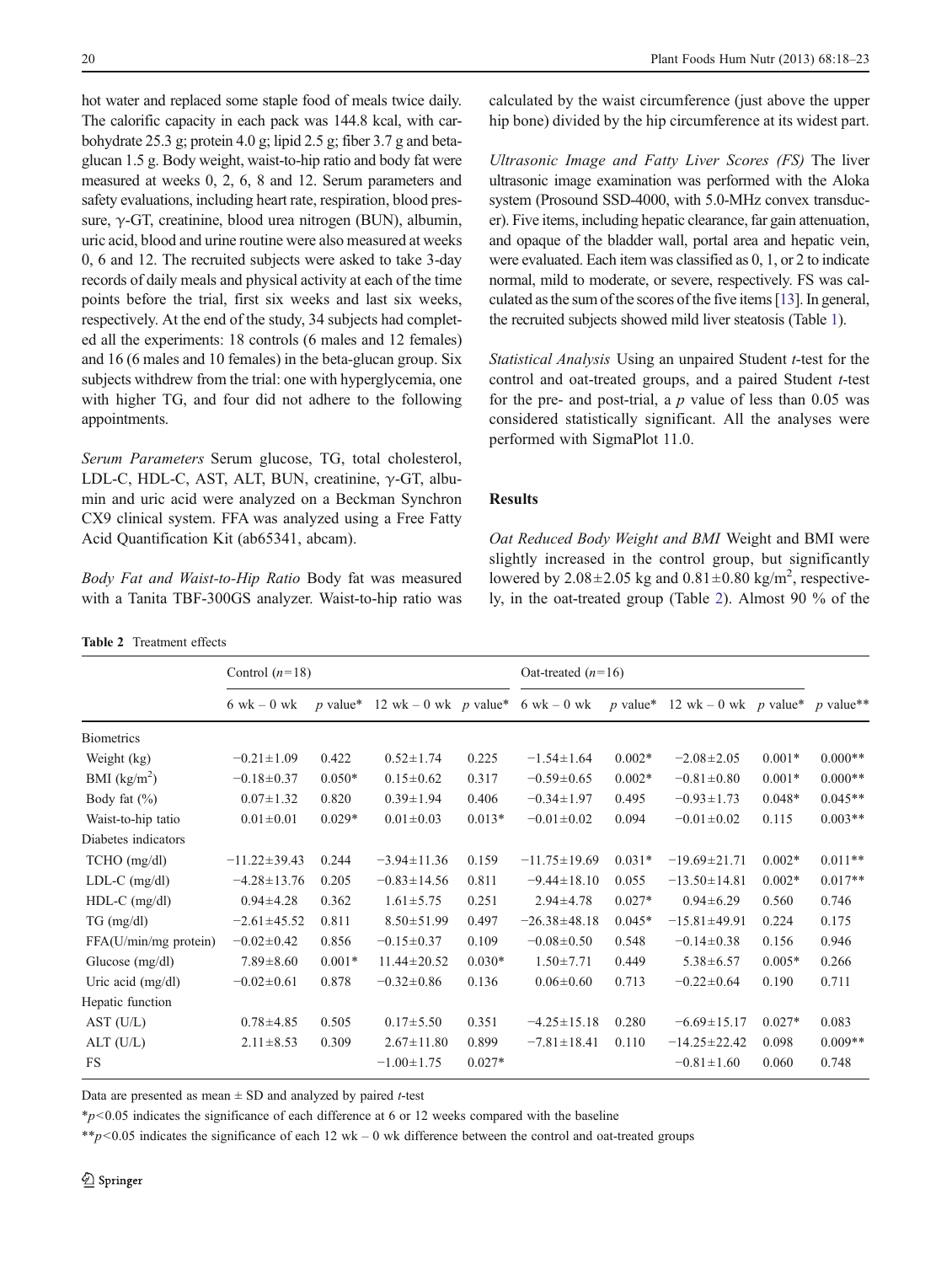oat-treated subjects had reduced body weight and BMI (data not shown).

Oat Reduced Body Fat and Waist-to-Hip Ratio During the trial, the body fat and waist-to-hip ratio of more than 60 % of the oat-treated subjects was reduced (data not shown). The mean difference significantly decreased by  $0.93\pm$ 1.73 % and  $0.01 \pm 0.02$ , respectively, in the oat-treated group (Table [2](#page-2-0)).

Oat Decreased Serum Cholesterol and Improved the Lipoprotein Profiles Serum cholesterol was significantly decreased in the oat-treated subjects (Table [2](#page-2-0)). Although HDL-C was not altered, oat decreased LDL-C. The serum TG and FFA were not significantly reduced after oat treatment, while serum glucose was slightly altered in both groups.

Oat Reduced ALT and AST, and Improved FS In the oattreated subjects, AST significantly decreased from  $27.06\pm$ 19.74 to  $20.38 \pm 7.94$  U/L, while no significance was found compared with the control. ALT decreased 36 %, but no significance was found between the pre- and post-trial. However, compared with the control, ALT was significantly decreased with oat treatment (Table [2\)](#page-2-0). As seen in the ultrasonic images, FS of the control and oat-treated groups decreased 21 and 22 %, respectively (Table [2\)](#page-2-0), without a significant difference.

#### Table 3 Safe evaluation markers

Oat did not Change the Safety Evaluation Markers With the exception of the body temperature of the control group, the safety evaluation markers were not altered after the trial. However,  $\gamma$ -GT decreased 25 % in the oat-treated group, with a marginal  $p$  value of 0.052, close to the criteria of significance (Table 3). Hence, the oat treatment showed no harm in terms of vital signs and blood safety markers.

## Discussion

In the present study, we demonstrated the anti-obesity and liver-protection benefit of oat for the human body. Oat reduced weight and body fat, especially inhibiting abdominal fat distribution. Oat decreased serum cholesterol and LDL-C, thereby improving the lipoprotein profiles. The liver function indexes were ameliorated by oat treatment, and thus the occurrence or aggravation of fatty liver was avoided. While exerting a benefit on metabolic regulation, oat did not burden any of the systemic life signs.

Although BMI is widely used in body weight classification and was adopted in this study [\[14](#page-4-0)], it may have limitations and lead to a mis-estimation of the prevalence of overweight and obesity. For some special populations who have shorter lower limbs, using standing height alone to calculate BMI may overestimate the number of individuals that are overweight and obese, and at risk for type 2 diabetes mellitus and cardiovascular disease [\[15](#page-4-0)].

| Control $(n=18)$   |                   |           | Oat-treated $(n=16)$ |                   |           |  |
|--------------------|-------------------|-----------|----------------------|-------------------|-----------|--|
| pre-trial          | post-trial        | $p$ value | pre-trial            | post-trial        | $p$ value |  |
| $72.67 \pm 8.26$   | $76.44 \pm 8.85$  | 0.059     | $72.25 \pm 9.19$     | $75.50 \pm 6.13$  | 0.214     |  |
| $17.44 \pm 1.15$   | $17.50 \pm 1.65$  | 0.912     | $16.88 \pm 1.59$     | $16.75 \pm 1.77$  | 0.847     |  |
| $122.78 \pm 13.05$ | $118.44 \pm 8.61$ | 0.170     | $124.00 \pm 12.24$   | $119.12 \pm 7.23$ | 0.150     |  |
| $76.44 \pm 8.75$   | $74.89 \pm 5.10$  | 0.444     | 78.88±7.97           | $78.62 \pm 8.79$  | 0.922     |  |
| $36.79 \pm 0.27$   | $36.60 \pm 0.19$  | $0.033*$  | $36.69 \pm 0.34$     | $36.53 \pm 0.22$  | 0.129     |  |
| $6.55 \pm 1.34$    | $6.26 \pm 1.08$   | 0.353     | $6.25 \pm 1.50$      | $5.99 \pm 1.66$   | 0.217     |  |
| $4.83 \pm 0.49$    | $4.94 \pm 0.56$   | 0.110     | $5.06 \pm 0.85$      | $5.08 \pm 0.89$   | 0.718     |  |
| $14.30 \pm 1.70$   | $14.60 \pm 1.93$  | 0.152     | $14.91 \pm 1.60$     | $14.98 \pm 1.94$  | 0.749     |  |
| $11.87 \pm 1.95$   | $11.46 \pm 2.33$  | 0.493     | $11.49 \pm 3.09$     | $12.28 \pm 2.81$  | 0.309     |  |
| $0.86 \pm 0.18$    | $0.84 \pm 0.15$   | 0.331     | $0.86 \pm 0.16$      | $0.86 \pm 0.15$   | 0.855     |  |
| $4.39 \pm 0.31$    | $4.33 \pm 0.18$   | 0.305     | $4.49 \pm 0.31$      | $4.41 \pm 0.27$   | 0.227     |  |
| $31.78 \pm 18.03$  | $31.33 \pm 17.54$ | 0.806     | $35.62 \pm 30.65$    | $26.75 \pm 19.35$ | 0.052     |  |
| $1.33 \pm 0.69$    | $1.66 \pm 0.82$   | 0.063     | $1.40 \pm 0.72$      | $1.33 \pm 0.74$   | 0.574     |  |
| $7.10 \pm 1.19$    | $6.78 \pm 1.13$   | 0.212     | $6.68 \pm 0.98$      | $6.66 \pm 1.04$   | 0.926     |  |
|                    |                   |           |                      |                   |           |  |

WBC white blood cell, RBC red blood cell, Hb hemoglobulin, TSH thyroid stimulating hormone, T4 thyroxine

Data are presented as mean  $\pm$  SD and analyzed by paired t test

 $*_{p}$ <0.05 indicates the significance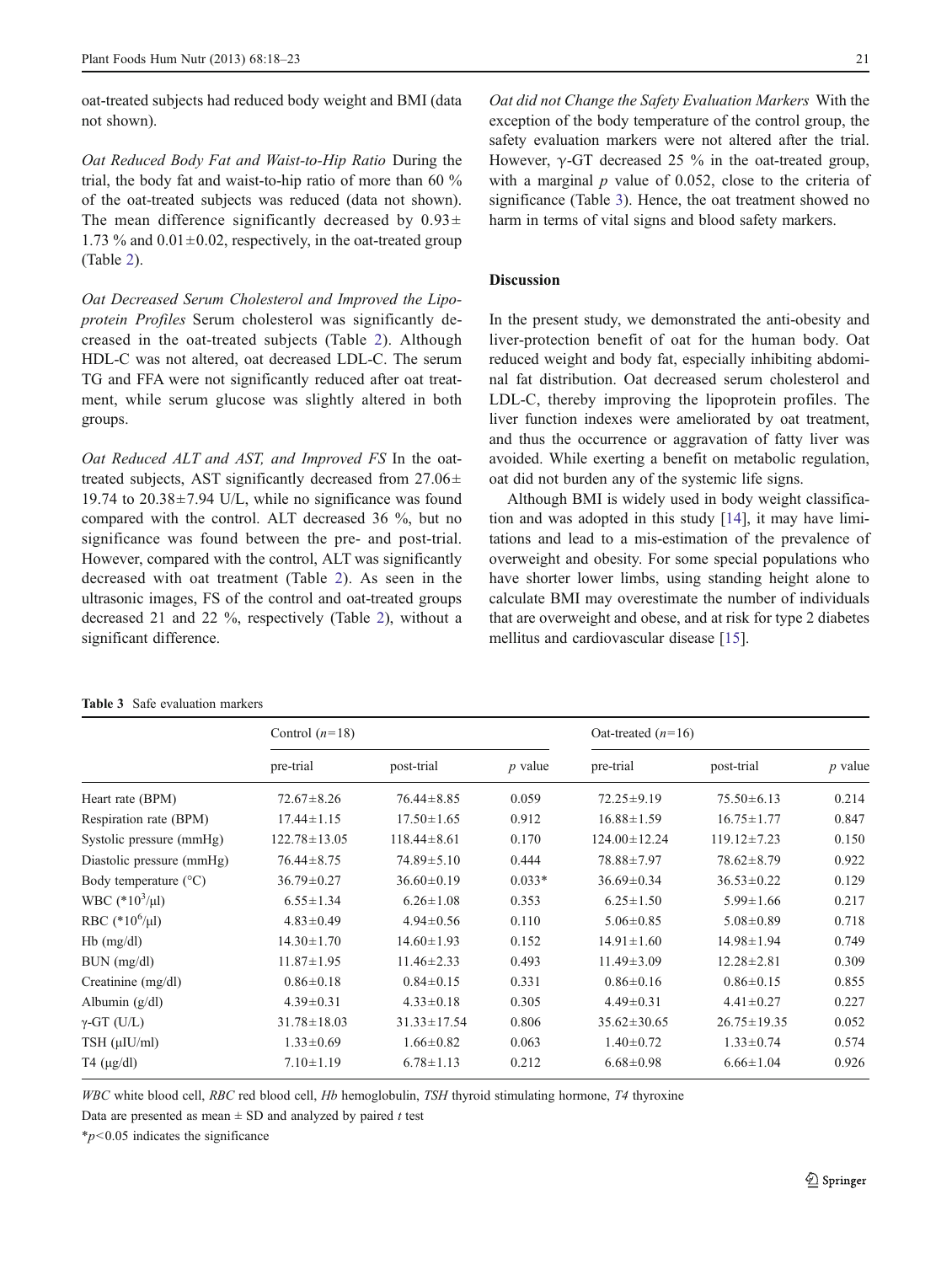<span id="page-4-0"></span>On the other hand, central obesity but not generalized obesity, predicts a high prevalence of hepatic steatosis and related disorders, including impairment of glucose tolerance and type 2 diabetes. The analysis revealed that the quantitative insulin-sensitivity index, waist circumference and waist-to-height ratio had a significant association with the development of fatty liver, whereas BMI did not. Hence, in this study, we measured waist circumference and used the waist-to-hip ratio as the index, which should more adequately reflect the regulatory effect of oat on abdominal fat distribution and central obesity [\[16](#page-5-0)].

Our data showed that ALT was significantly lowered in the oat-treated group compared with the control, implicating that oat is beneficial for preventing fatty liver. However, the ultrasound image changes were not parallel with the functional index. As a marker of liver disorders, ALT is associated with the pathogenesis of metabolic syndrome, type 2 diabetes mellitus and subsequent cardiovascular disease [\[17\]](#page-5-0). In the absence of a detectable ultrasonic change, ALT and AST are associated with hyperinsulinemia and insulin resistance, indicating that a mild stage of steatosis is sufficient to mediate the association between insulin resistance and liver enzymes [[18\]](#page-5-0). In this trial, the duration of oat treatment was only 12 weeks. Some liver improvement was assumed to be too mild for detection by ultrasound, thus liver enzymes might be able to reflect early changes. Considering the sub-cellular distribution and biochemical properties of hepatic enzymes, ALT is superior for monitoring early or mild liver changes [\[18\]](#page-5-0).

We demonstrated the benefits of oat beta-glucan on metabolic regulation in this study. Oat beta-glucan may form a viscous layer at the small intestine, which attenuates the uptake of dietary cholesterol and reabsorption of bile acid. The reduced bile acid levels activate the conversion from cholesterol to bile acid, thus decreasing the hepatic cholesterol content, and stimulating LDL receptor synthesis and plasma LDL-C clearance [11]. However, controversy still exists. Consumption of beta-glucan-enriched meals did not significantly lower serum cholesterol and LDL-C in some studies. [[19\]](#page-5-0). While assessing its metabolic regulating effect, the physicochemical properties of oat beta-glucan should be considered. The lowering of LDL-C by oat beta-glucan may depend on viscosity, which is dictated by molecular weight and solubility in the intestine [\[20](#page-5-0)]. The oat-induced LDL-C reduction significantly diminished when molecular weight was reduced [\[21\]](#page-5-0). Our data revealed that oat effectively reduced obesity, as well as the serum lipid and liver function indexes. The effect could be exerted by the proper molecular weight of beta-glucan. Initial moisture levels and extrusion temperatures affected the water solubility and viscosity of oat product [[22\]](#page-5-0). Processing conditions also influence the amount of betaglucan [\[23\]](#page-5-0). Although beta-glucan is a major polysaccharide of oat, we still cannot rule out whether other functional components participate in the metabolic regulation [9].

In conclusion, we found that oat decreased obesity, abdominal fat, serum cholesterol, LDL-C, and liver functions. Taken as a daily supplement, oat could act as an adjuvant therapy for metabolic disorders.

Acknowledgments We thank STANDARD Foods Co., Taiwan for providing all experimental diets.

## References

- 1. Calle EE, Thun MJ, Petrelli JM, Rodriguez C, Heath CWJ (1999) Body-mass index and mortality in a prospective cohort of U.S. adults. N Engl J Med 341(15):1097–1105
- 2. Despres JP (2006) Is visceral obesity the cause of the metabolic syndrome? Ann Med 38(1):52–63
- 3. Friis LI, Aldenborg F, Jerlstad P, Rundstrom K, Bjornsson E (2004) High prevalence of metabolic complications in patients with nonalcoholic fatty liver disease. Scand J Gastroenterol 39(9):864–869
- 4. Gasbarrini G, Vero V, Miele L, Forgione A, Hernandez AP, Greco AV, Gasbarrini A, Grieco A (2005) Nonalcoholic fatty liver disease: Defining a common problem. Eur Rev Med Pharmacol Sci 9 (5):253–259
- 5. Preiss D, Sattar N (2008) Non-alcoholic fatty liver disease: An overview of prevalence, diagnosis, pathogenesis and treatment considerations. Clin Sci (Lond) 115(5):141–150
- 6. Stark AA (1991) Oxidative metabolism of glutathione by gammaglutamyl transpeptidase and peroxisome proliferation: The relevance to hepatocarcinogenesis. A hypothesis. Mutagenesis 6(4):241–245
- 7. Grajeta H (1999) Effect of amaranth and oat bran on blood serum and liver lipids in rats depending on the kind of dietary fats. Nahrung 43(2):114–117
- 8. Maki KC, Beiseigel JM, Jonnalagadda SS, Gugger CK, Reeves MS, Farmer MV, Kaden VN, Rains TM (2010) Whole-grain readyto-eat oat cereal, as part of a dietary program for weight loss, reduces low-density lipoprotein cholesterol in adults with overweight and obesity more than a dietary program including lowfiber control foods. J Am Diet Assoc 110(2):205–214
- 9. Sadiq Butt M, Tahir-Nadeem M, Khan MK, Shabir R, Butt MS (2008) Oat: Unique among the cereals. Eur J Nutr 47(2):68–79
- 10. Reyna-Villasmil N, Bermudez-Pirela V, Mengual-Moreno E, Arias N, Cano-Ponce C, Leal-Gonzalez E, Souki A, Inglett GE, Israili ZH, Hernandez-Hernandez R, Valasco M, Arraiz N (2007) Oatderived beta-glucan significantly improves HDLC and diminishes LDLC and non-HDL cholesterol in overweight individuals with mild hypercholesterolemia. Am J Ther 14(2):203–212
- 11. Othman RA, Moghadasian MH, Jones PJ (2011) Cholesterollowering effects of oat beta-glucan. Nutr Rev 69(6):299–309
- 12. Peng CH, Chang HC, Yang MY, Huang CN, Wang SJ, Wang CJ (2012) Oat attenuate non-alcoholic fatty liver and obesity via inhibiting lipogenesis in high fat-fed rat. J Funct Foods, in press <http://dx.doi.org/10.1016/j.jff.2012.08.003>.
- 13. Liang RJ, Wang HH, Lee WJ, Liew PL, Lin JT, Wu MS (2007) Diagnostic value of ultrasonographic examination for nonalcoholic steatohepatitis in morbidly obese patients undergoing laparoscopic bariatric surgery. Obes Surg 17(1):45–56
- 14. Flegal KM, Carroll MD, Kit BK, Ogden CL (2012) Prevalence of obesity and trends in the distribution of body mass index among US adults, 1999–2010. JAMA 307(5):491–497
- 15. Charbonneau-Roberts G, Saudny-Unterberger H, Kuhnlein HV, Egeland GM (2005) Body mass index may overestimate the prevalence of overweight and obesity among the Inuit. Int J Circumpolar Health 64(2):163–169